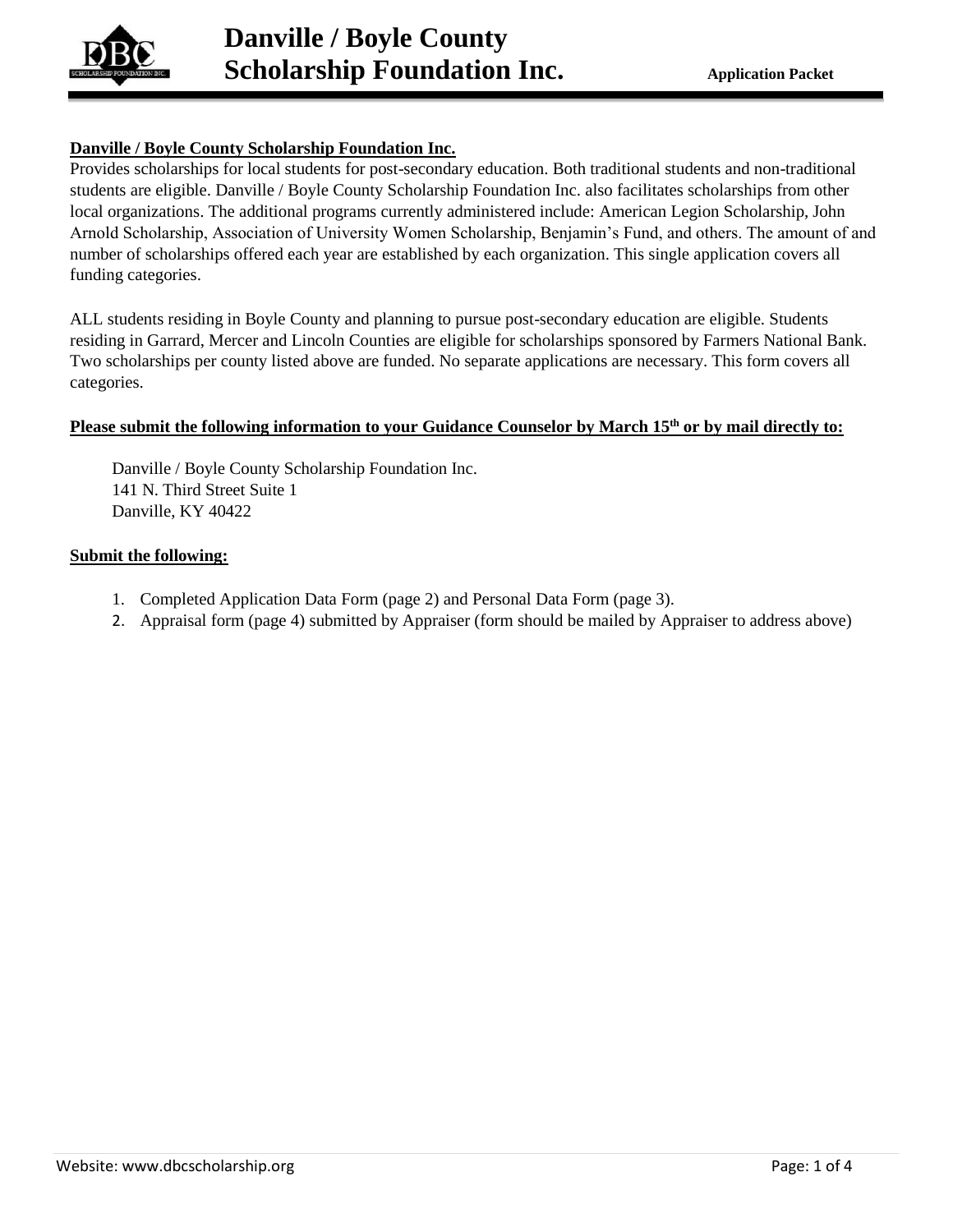

# **Danville / Boyle County Scholarship Foundation Inc.** Application Packet

## **PLEASE PRINT OR TYPE**

**Application for Scholarship**

| <b>APPLICANT DATA</b>                                                                                                                        |                                                                                                                      | Date:   |                                             |                                |
|----------------------------------------------------------------------------------------------------------------------------------------------|----------------------------------------------------------------------------------------------------------------------|---------|---------------------------------------------|--------------------------------|
| Mr.                                                                                                                                          |                                                                                                                      |         |                                             |                                |
| Ms.<br>Name (last)                                                                                                                           | (first)                                                                                                              |         | (middle initial)                            | <b>Social Security Number</b>  |
| Permanent Address (street)                                                                                                                   | (city)                                                                                                               |         | (state)                                     | (zip)                          |
| Date of Birth (month/day/year)                                                                                                               | Telephone Number                                                                                                     |         | E-mail Address                              |                                |
| Name of parent/guardian:                                                                                                                     |                                                                                                                      |         |                                             |                                |
| Is applicant or parent/guardian an active duty or reserve member of military service? Please provide details                                 |                                                                                                                      |         |                                             |                                |
| Permanent mailing address of Parent/<br>Guardian if different from applicant:                                                                |                                                                                                                      |         |                                             |                                |
|                                                                                                                                              | (street)                                                                                                             |         |                                             | (city)                         |
|                                                                                                                                              | (state)                                                                                                              | (zip)   |                                             | Telephone Number               |
| <b>SCHOOL DATA</b>                                                                                                                           |                                                                                                                      |         |                                             |                                |
| High School Attended:                                                                                                                        |                                                                                                                      |         |                                             | Graduation Date (month, year): |
| Address:<br>(street)                                                                                                                         | (city)                                                                                                               | (state) | (zip)                                       | Telephone Number               |
| Name of High School principal:                                                                                                               | <u> 1980 - Andrea State Barbara, amerikan personal di sebagai personal di sebagai personal di sebagai personal d</u> |         |                                             |                                |
| Post-secondary school(s) for which you anticipate applying:                                                                                  |                                                                                                                      |         | 4-yr. College/University                    | V0-Tech                        |
| School(s)                                                                                                                                    |                                                                                                                      |         | <b>Community College</b><br>Plan to enroll: | Other<br>Less than half time   |
| <u> 1989 - Johann Barbara, martxa alemaniar amerikan a</u>                                                                                   |                                                                                                                      |         |                                             | Half time or more              |
|                                                                                                                                              |                                                                                                                      |         |                                             | <b>Full Time</b>               |
|                                                                                                                                              |                                                                                                                      |         |                                             |                                |
| <b>TRANSCRIPT INFORMATION</b><br>High school seniors must have the following section completed by the appropriate school official.           |                                                                                                                      |         |                                             |                                |
| Applicant ranks _________ in a class of _________ Cumulative grade point average: ___________ /4.0 scale _________ /most recent semester GPA |                                                                                                                      |         |                                             |                                |
| PSAT Verbal: Math: SAT Verbal: Math: ACT Overall: English:                                                                                   |                                                                                                                      |         |                                             | Math:                          |
| <b>School Official Signature</b>                                                                                                             | Title                                                                                                                |         | Date                                        | Telephone Number               |
| School Address (street)                                                                                                                      | (city)                                                                                                               | (state) | (zip)                                       |                                |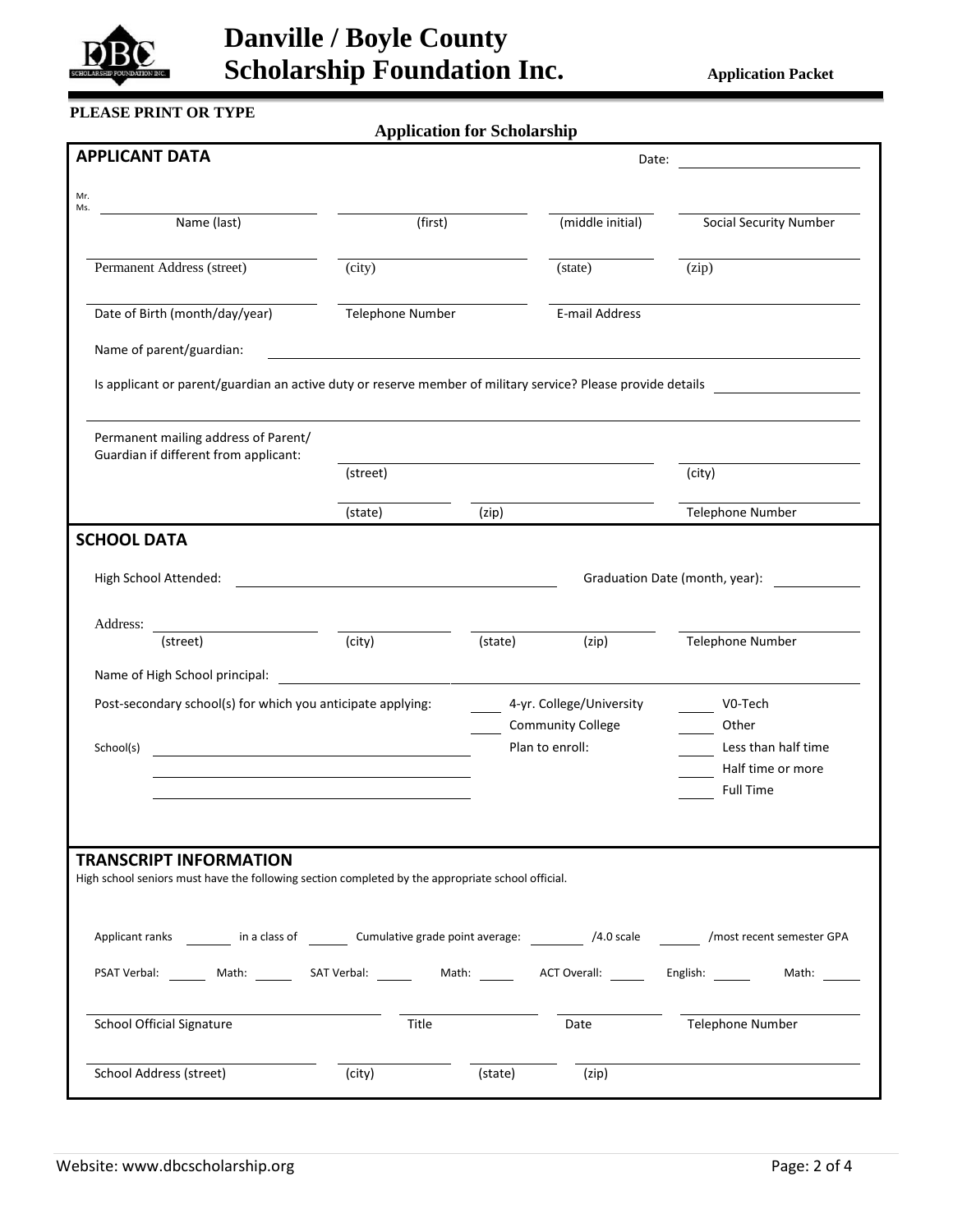

### PERSONAL DATA *Applicant Name:*

| l)o1<br>.ta•<br>г. |  |
|--------------------|--|
|                    |  |

1. Describe your work experience during the past 4 years. Indicate dates of employment in each job and approximate number of hours worked per week. List total amounts earned at each job.

| $\cdot$  |           |         |            |        |  |
|----------|-----------|---------|------------|--------|--|
| Position | Date from | Date to | Hours/Week | Amount |  |
|          | (mo/yr)   | (mo/yr) |            | Earned |  |
|          |           |         |            |        |  |
|          |           |         |            |        |  |
|          |           |         |            |        |  |
|          |           |         |            |        |  |
|          |           |         |            |        |  |
|          |           |         |            |        |  |

2. List all school activities in which you have participated during the past 4 years (e.g. student government, music, sports, etc.). List all community activities in which you have participated without pay during the past 4 years (e.g. Red Cross, church work, volunteer work…). Indicate all special awards and honors.

| Activity | No. of Years Participated | Awards, Honors, Offices |
|----------|---------------------------|-------------------------|
|          |                           |                         |
|          |                           |                         |
|          |                           |                         |
|          |                           |                         |
|          |                           |                         |
|          |                           |                         |
|          |                           |                         |
|          |                           |                         |
|          |                           |                         |
|          |                           |                         |
|          |                           |                         |
|          |                           |                         |

3. Make a statement of your plans as they relate to your educational and career objectives and future goals.

4. Please describe how and when any unusual family or personal circumstances have affected your achievement in school, work, or participation in school and community activities.